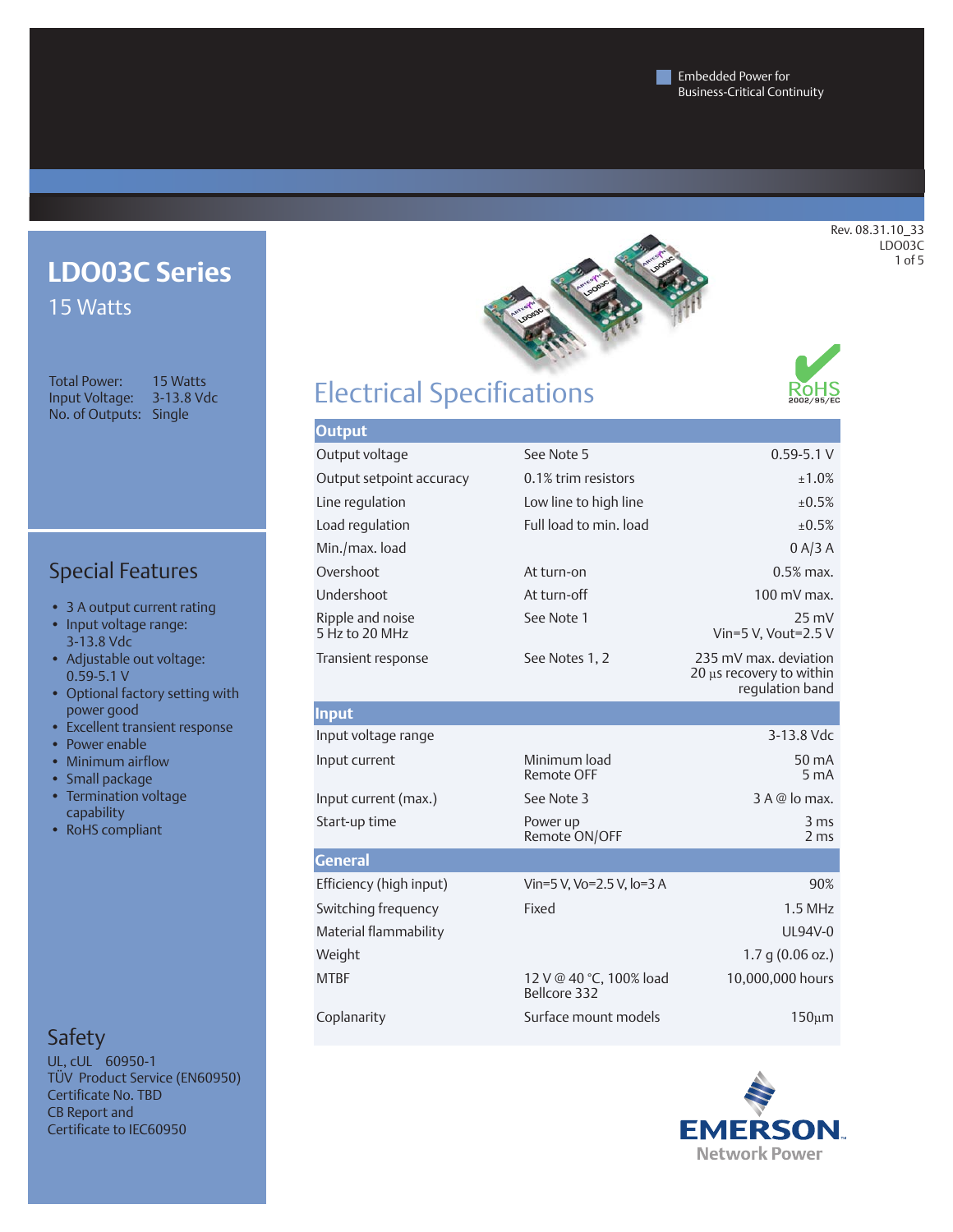## Environmental Specifications

| Thermal performance<br>See Note 5     | Operating ambient<br>Non-operating ambient | -40 °C to +85 °C<br>-40 °C to +125 °C |  |  |  |  |
|---------------------------------------|--------------------------------------------|---------------------------------------|--|--|--|--|
| <b>Protection</b>                     |                                            |                                       |  |  |  |  |
| Short-circuit                         |                                            | Hiccup, non-latching                  |  |  |  |  |
| <b>Recommended System Capacitance</b> |                                            |                                       |  |  |  |  |
| Input                                 | See Note 6                                 | $0 \mu F$                             |  |  |  |  |
| Output                                | See Note 7                                 | $0 \mu F$                             |  |  |  |  |

| <b>Ordering Information</b> |                  |                   |                             |                             |                         |             |                    |                         |
|-----------------------------|------------------|-------------------|-----------------------------|-----------------------------|-------------------------|-------------|--------------------|-------------------------|
| Output<br>Power<br>(Max.)   | Input<br>Voltage | Output<br>Voltage | Output<br>Current<br>(Min.) | Output<br>Current<br>(Max.) | Efficiency<br>(Typical) | Line        | Regulation<br>Load | Model<br>Number $(3,5)$ |
| 15W                         | 3-13.8 Vdc       | $0.59 - 5.1 V$    | 0 A                         | 3 A                         | 90%                     | $\pm 0.2\%$ | ±0.5%              | LDO03C-005W05-VI        |
| 15W                         | 3-13.8 Vdc       | $0.59 - 5.1 V$    | 0A                          | 3 A                         | 90%                     | ±0.2%       | ±0.5%              | LDO03C-005W05-HI        |
| 15W                         | 3-13.8 Vdc       | $0.59 - 5.1 V$    | 0 A                         | 3 A                         | 90%                     | ±0.2%       | ±0.5%              | LDO03C-005W05-SI        |

## Part Number System with Options

| <b>Product Family</b>                       | <b>Rated Output</b><br><b>Current</b>          | Performance                            | <b>Input Voltage</b>                    | Number of Pins<br><b>Type of Output</b>                   | <b>Output Voltage</b>                        | <b>Mounting Option</b>                                                                                      | <b>Custom Option</b> | <b>RoHS Compliance</b>                                        |
|---------------------------------------------|------------------------------------------------|----------------------------------------|-----------------------------------------|-----------------------------------------------------------|----------------------------------------------|-------------------------------------------------------------------------------------------------------------|----------------------|---------------------------------------------------------------|
| LDO                                         | 03                                             |                                        | 00                                      | 5W                                                        | 05                                           |                                                                                                             |                      |                                                               |
| <b>Product Family</b><br>$LDO = LDO Series$ | <b>Rated Output</b><br>Current<br>$03 = 3$ Amp | Performance<br>$C = Cost$<br>Optimized | <b>Input Voltage</b><br>$00 = 3-13.8$ V | <b>Type of Output</b><br>$5W = 5$ Pins and<br>Wide Output | <b>Output Voltage</b><br>$05 = 0.59 - 5.1 V$ | <b>Mounting Option</b><br>$V = Vertical$<br>$H =$ Horizontal<br>$S =$ Horizontal SMT<br>$VS = Vertical SMT$ | <b>Custom Option</b> | <b>RoHS Compliance</b><br>$=$ Pb free (RoHS<br>6/6 compliant) |

### **Output Voltage Adjustment of the LDO03C Series**

The ultra-wide output voltage trim range offers major advantages to users who select the LDO03C series. It is no longer necessary to purchase a variety of modules in order to cover different output voltages. The output voltage can be trimmed in a range of 0.59-5.1 Vdc. When the LDO03C converter leaves the factory, the output has been adjusted to the default voltage of 0.59 V.

#### Notes:

- 1. Measured as per recommended system capacitance. See Technical Reference Note.
- 2.  $di/dt = 10$  A/ $\mu$ s, Vin = Nom, Tc = 25 °C, load change = 0.50 lo to full lo and full lo to 0.50.
- 3. External input fusing is recommended.
- 4. Additional part numbers may be available with different output voltages.
- 
- 5. Airflow dependent, 100 LFM minimum required.<br>6. No capacitors needed for ripple current stability. No capacitors needed for ripple current stability.
- 7. No capacitors needed for stability.
- 
- 8. TSE RoHS 5/6 (non Pb-free) compliant versions may be available on special request, please consult your local sales representative for details.
- 9. NOTICE: Some models do not support all options. Please contact your local Emerson Network Power representative or use the on-line model number search tool at http:// www.powerconversion.com/powergroup/products.htm to find a suitable alternative.

Rev. 08.31.10\_33 LDO03C 2 of 4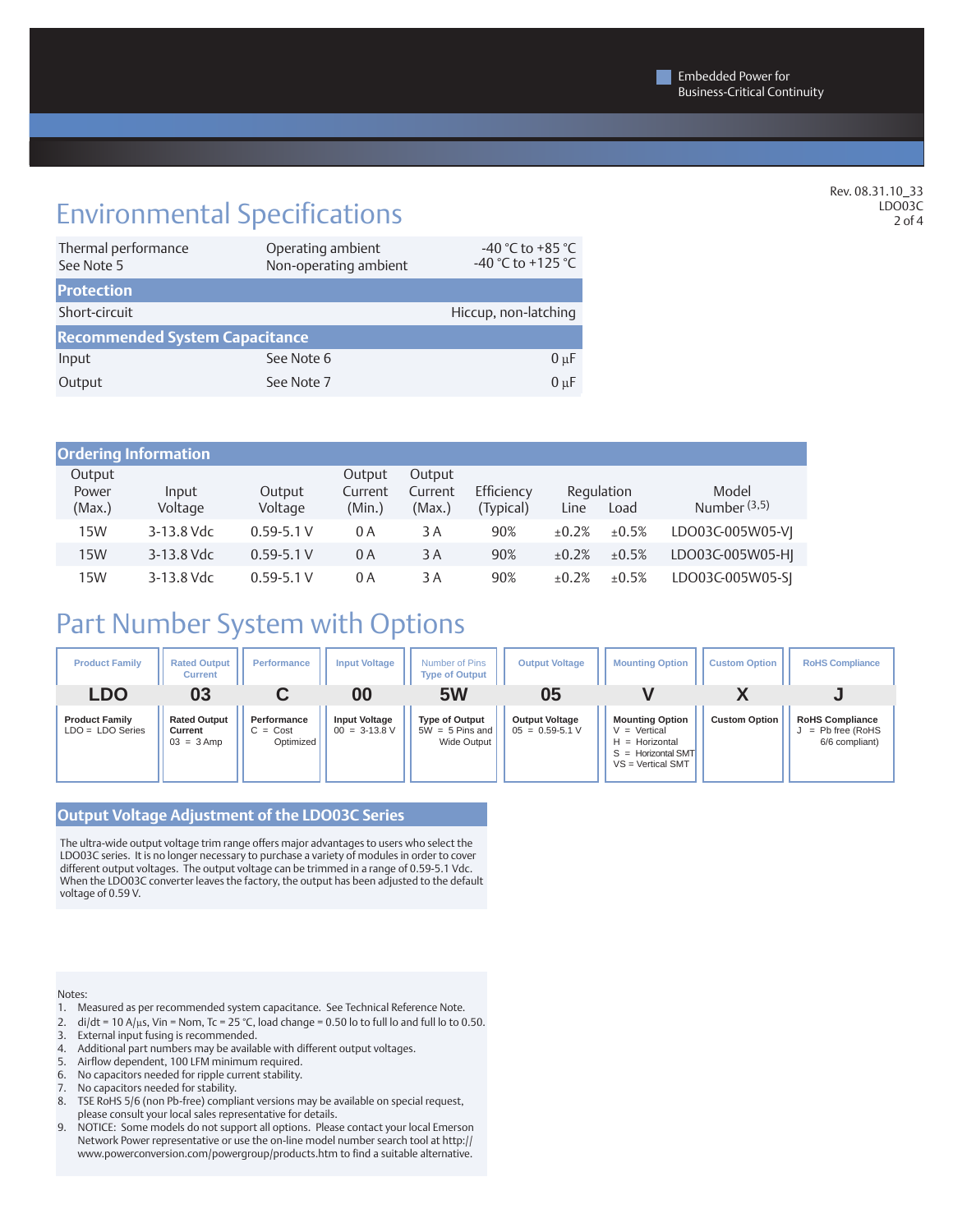# Mechanical Drawings

Rev. 08.31.10\_33 LDO03C 3 of 4

### **Vertical Mount**

Dimensions in inches (mm). Tolerances es (unless otherwise specified) 2 Places ±0.030 (±0.76) 3 Places ±0.010 (±0.25)



**Horizontal Mount**